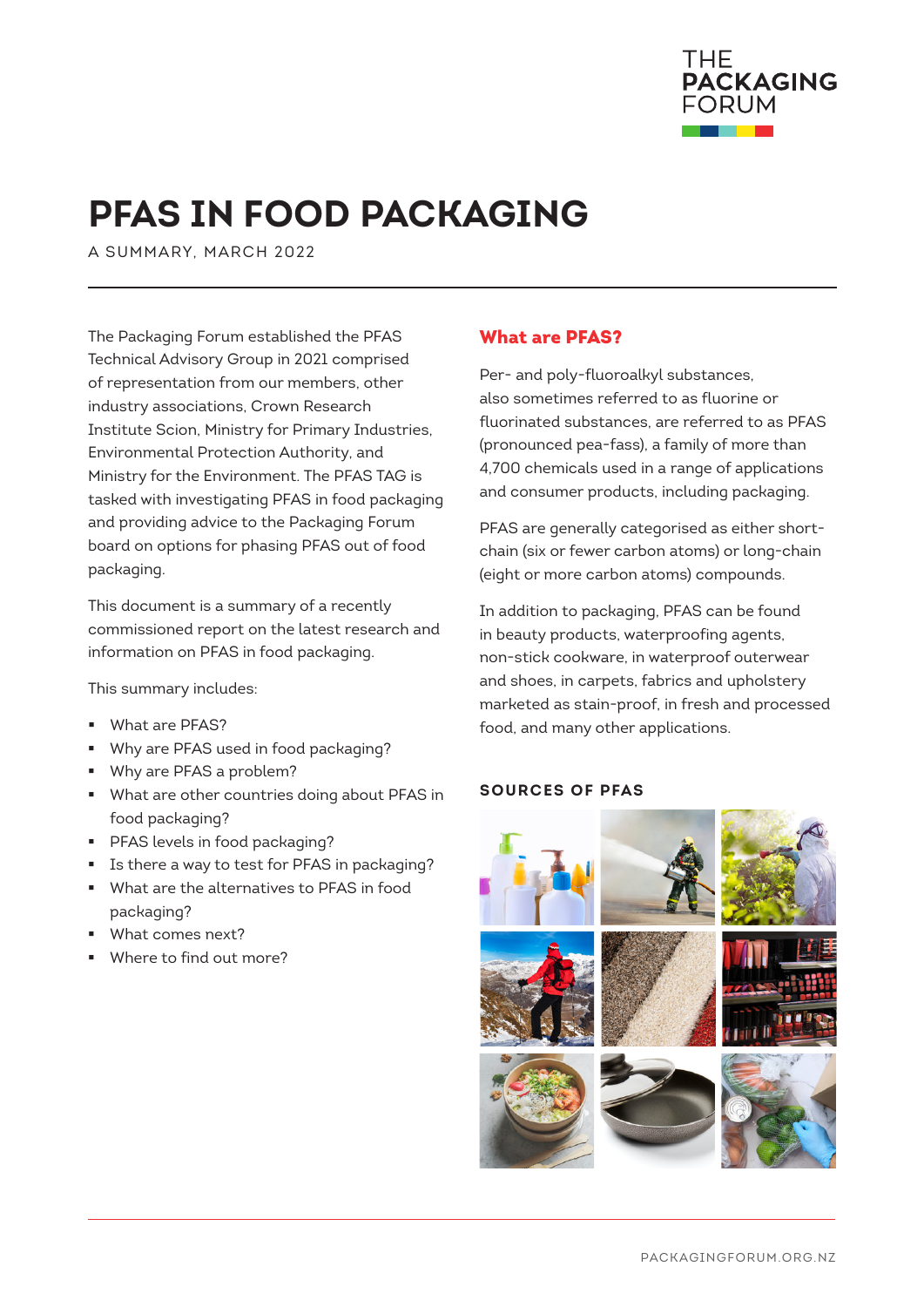## <span id="page-1-0"></span>Why are PFAS used in food packaging?

PFAS are lipophobic and hydrophobic, meaning they repel oil and moisture. Long-chain PFAS have been used in fibre packaging for many decades to provide a functional barrier against oil and moisture. Short-chain PFAS are now more commonly used in food packaging, due to phasing out of some long-chain PFAS chemicals.

PFAS may also be present during the manufacturing process of food packaging materials and make its way into packaging in very low levels, as non-intentionally added substances (NIAS).



*Figure 2: Glenn, G. et al. (2021). Per- and polyfluoroalkyl substances and their alternatives in paper food packaging. Compr Rev Food Sci Food Saf., 20, 2596-2625*

## <span id="page-1-1"></span>Why are PFAS a problem?

PFAS are robust and persistent and do not readily degrade. PFAS are also generally considered to be bioaccumulative, which means they build up in the environment and mammals.

When PFAS build up in humans and animals, they can cause health problems such as liver damage, immune dysfunction, fertility problems and cancer. They also bio-magnify, which means they concentrate higher up the food chain.

Specific PFAS have been detected in more than 90% of European rivers, and it was recently discovered that the New Zealand common dolphin had similar levels of PFAS as those tested in other countries' waters near where PFAS are manufactured.

#### HOW TOXIC NONSTICK CHEMICALS MOVE FROM FOOD PACKAGING TO PEOPLE & THE ENVIRONMENT



*Figure 3. PFAS migration*

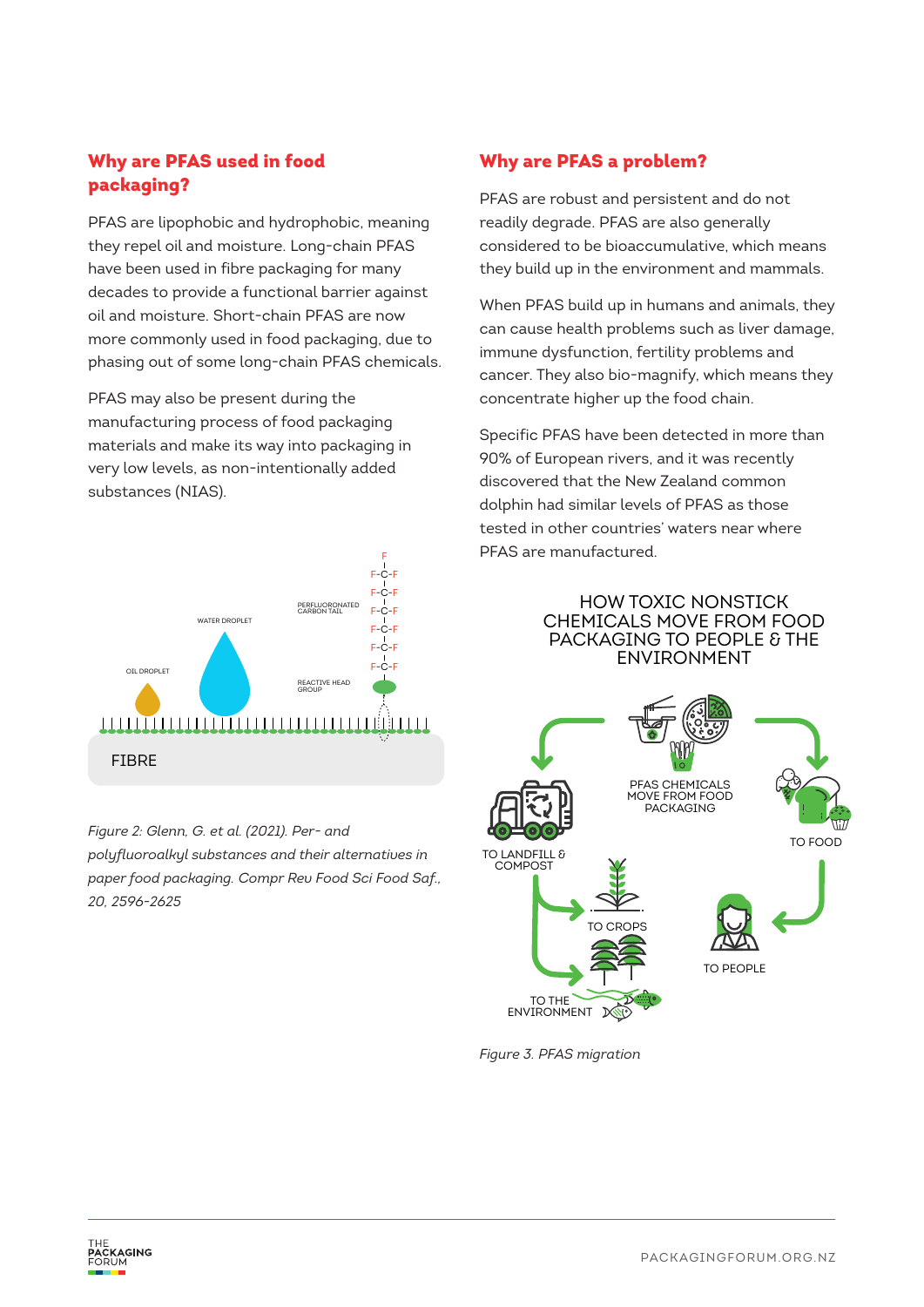#### <span id="page-2-0"></span>What are other countries doing about PFAS in food packaging?



The Stockholm Convention on Persistent Organic Pollutants is an international treaty which aims to protect the environment and human health from persistent organic pollutants (POPs). A number of harmful POPs, including long-chain PFAS's Perfluorooctanoic acid (PFOA) and perfluorooctanesulfonic acid (PFOS), are on the list of chemicals which 179 countries (including New Zealand) have agreed to restrict.

Many countries have limits in place for the manufacturing of PFAS and for drinking water and food – but there is no universal limit, and not all countries have limits. The USA phased out production of some long-chain PFAS in the early 2000s, but they are still manufactured globally.

In Europe the European Commission (EC) has an action in their European Chemicals Strategy for Sustainability to phase out all non-essential PFAS use in the EU. Denmark, Germany, Netherlands, Sweden, and Norway have all proposed that the EU adopt a Europe-wide ban on PFAS and is currently being consulted on. The EC continues to tighten restrictions on subgroups of PFAS with no exceptions for food packaging.

In the United States of America (USA) the Food and Drug Administration (FDA) regulates PFAS in food contact materials, and since 2016 no long-chain PFAS have been permitted to be used in food contact applications. There is a current bill being considered by the House Committee on Energy and Commerce to amend Federal legislation to prohibit food packaging with intentionally added PFAS from being sold in the USA.

Additionally, in the USA, state-wide legislation has been introduced to ban PFAS in food packaging in seven states. These commence as early as 2022 in Washington state.

Australia's National PFAS Position Statement uses a precautionary approach to phasing out PFAS where possible. Industry and government in Australia are developing an action plan to phase PFAS out of fibre-based, food contact packaging.

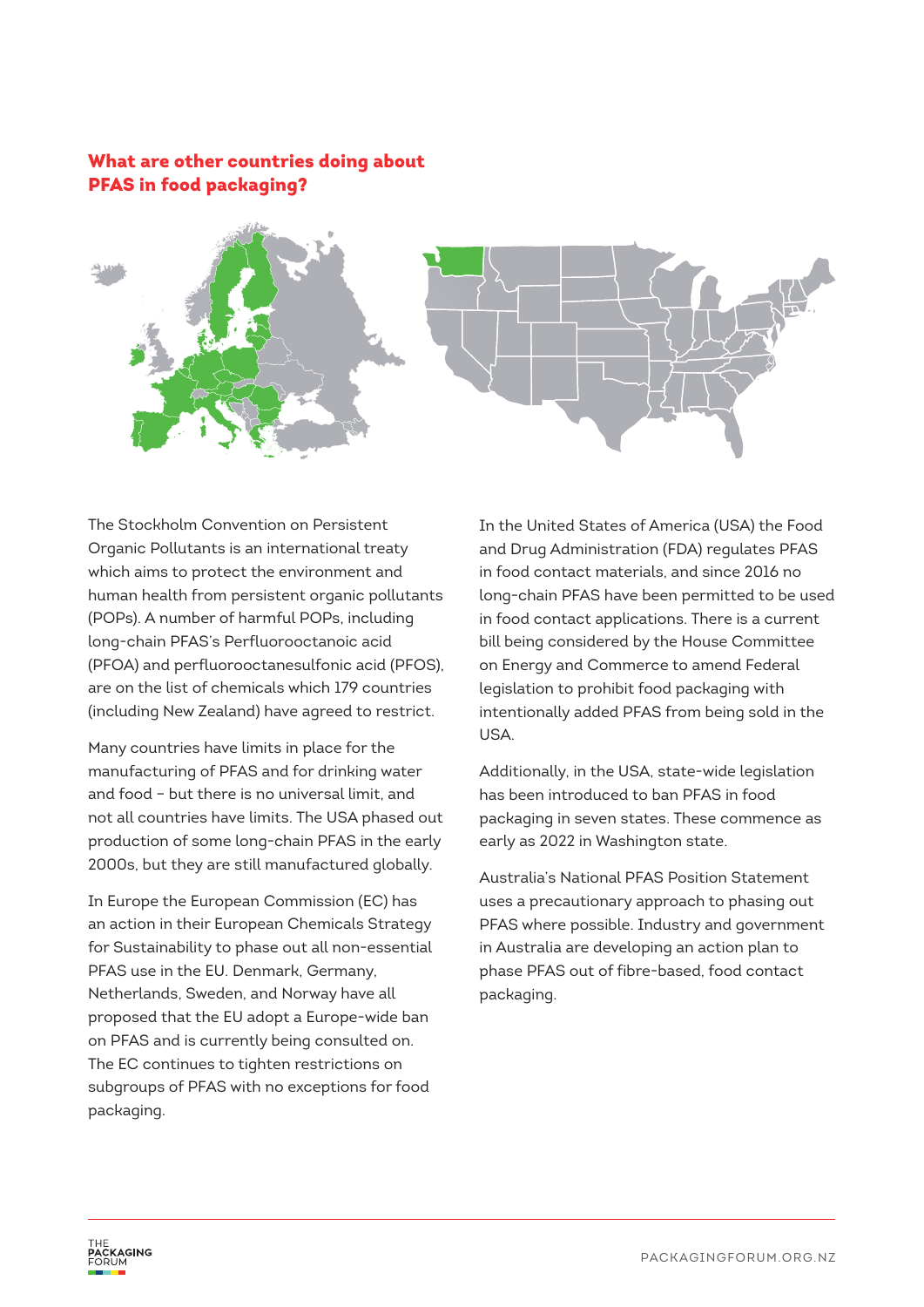#### <span id="page-3-0"></span>PFAS levels in food packaging?



It is generally agreed a level of above 100 parts per million (ppm) indicates PFAS has been intentionally added to food packaging.

Food packaging may have PFAS already in the starter material prior to manufacturing or be in recycled fibre as a NIAS. Globally the recommended action is to remove intentionally added PFAS from food packaging.

<span id="page-3-1"></span>PFAS has been found in food. However, it's often unclear whether PFAS entered the food through the production process (through PFAS contaminated soil, air, water or fertiliser application), or whether they migrated from the packaging into food. Global regulations focus on restricting PFAS from use in any nonessential applications, of which food packaging would be considered.

# Is there a way to test for PFAS in packaging?

A common way to test for specific PFAS is an analytical technique called liquid chromatography - tandem mass spectrometry (LC-MS-MS). This technique can measure specific PFAS compounds (~50 of ~4700) down to the number of parts per trillion (ppt). When measuring food and water, even levels of PFAS at ppt can be problematic. With so many PFAS in the market, this method is not the best way of determining whether PFAS are present.

Many studies measuring PFAS in packaging prefer to measure Total Fluorine (TF) or Total Organic Fluorine (TOF) rather than those ~50 specific PFAS. Measuring Fluorine indicates whether there are any PFAS or PFAS precursors, which indicates the presence of intentionally added PFAS when greater than 100 ppm.

TF can be measured using many techniques, but more recently Particle Induced Gamma Emission (PIGE) and Combustion Ion Chromatography (CIC) are being used to measure TF in food packaging. PIGE is a form of nuclear reaction analysis and CIC is a combustion technique at very high heats, both can test to ppm or sometimes ppb – sufficient measurement to identify intentionally added PFAS.

Both PIGE and CIC techniques to test for TF/ TOF can be done in Australasia and we are currently working with providers to pursue a commercially available test for industry.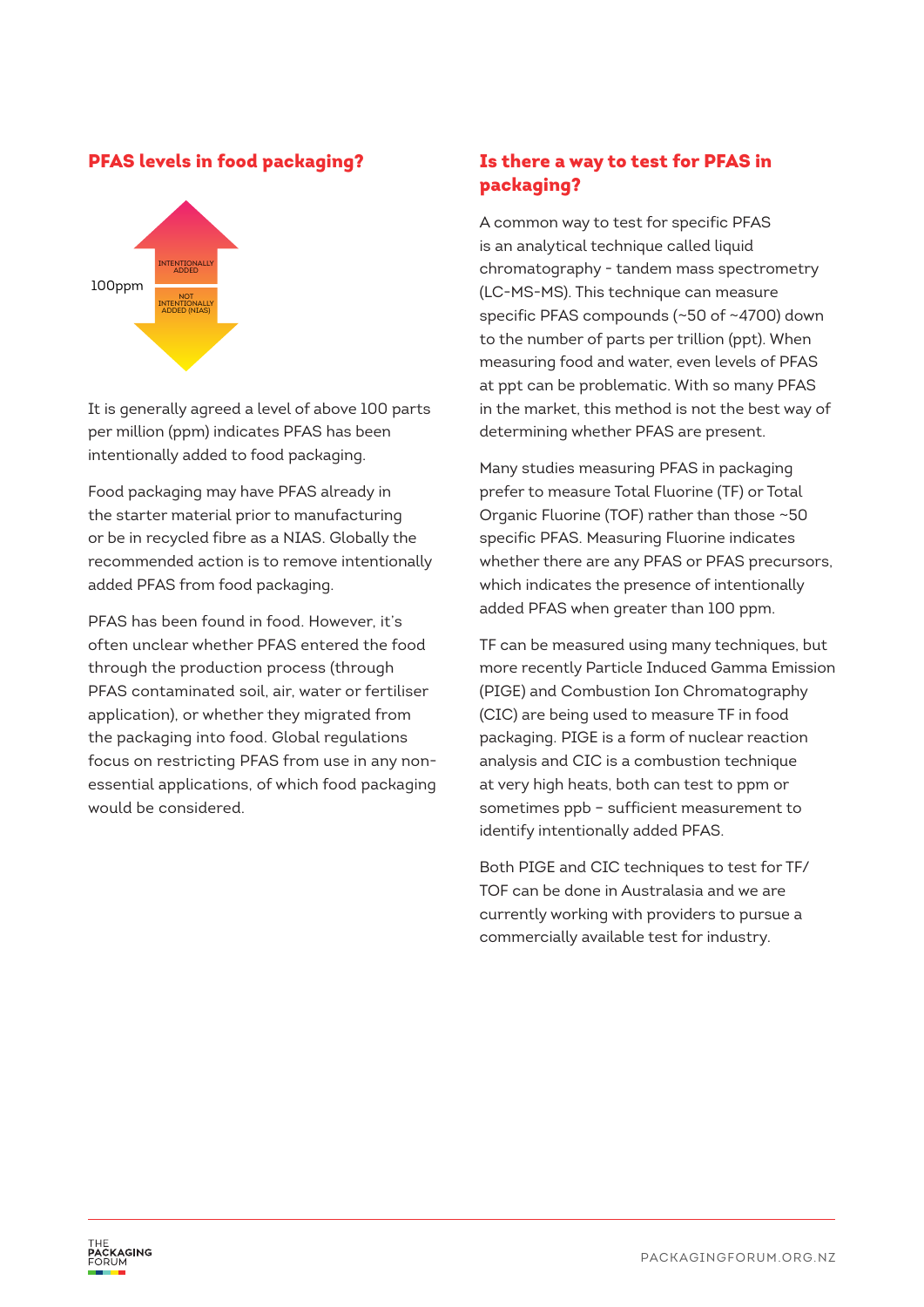# <span id="page-4-0"></span>What are the alternatives to PFAS in food packaging?

The global packaging supply chain is working to establish scalable, cost-effective and safe alternatives to PFAS, and packaging manufacturers are conducting trials.

Companies have reported finding potential separate barrier alternatives for each oil and moisture; solutions exist but at a cost of functionality, format or price. No one combined, scalable and proven safe solution that functions as well as PFAS is available currently.

Some are measuring the performance of materials with no barrier additives at all, for certain applications. Some materials can be woven in such a way they do not require additives to improve their resistance to oil and moisture.

<span id="page-4-1"></span>The Packaging Forum is currently investigating alternatives to PFAS in food packaging.

#### What comes next?

1 We need to better understand the impact and prevalence of PFAS in the New Zealand packaging supply chain to determine the size of the problem.

The Packaging Forum recommends the following for those who suspect they may be affected by PFAS in their supply chain:

- Approach your manufacturer and ask them to:
	- confirm whether any PFAS are used as ingredients in your packaging material in any concentration, as well as whether any are used on processing machinery; and
	- whether any PFAS or Fluorine testing has been undertaken, and for a copy of the results including the testing methods used.
- **If you don't have direct access to your** manufacturer, ask your distributor to provide you with the same information.
- **If you are happy to, please contribute your** findings to our research (confidentially), to help us understand the scope of the problem in New Zealand, and determine a potential future phase-out date.
- 2 Investigate alternatives: our next piece of work is to identify safe, scalable, and costeffective solutions – critical to the success of any phase-out.
- 3 Identify a target date to phase intentionally added PFAS out of food packaging.
- 4 Investigate how best to communicate if food packaging has no intentionally added PFAS.